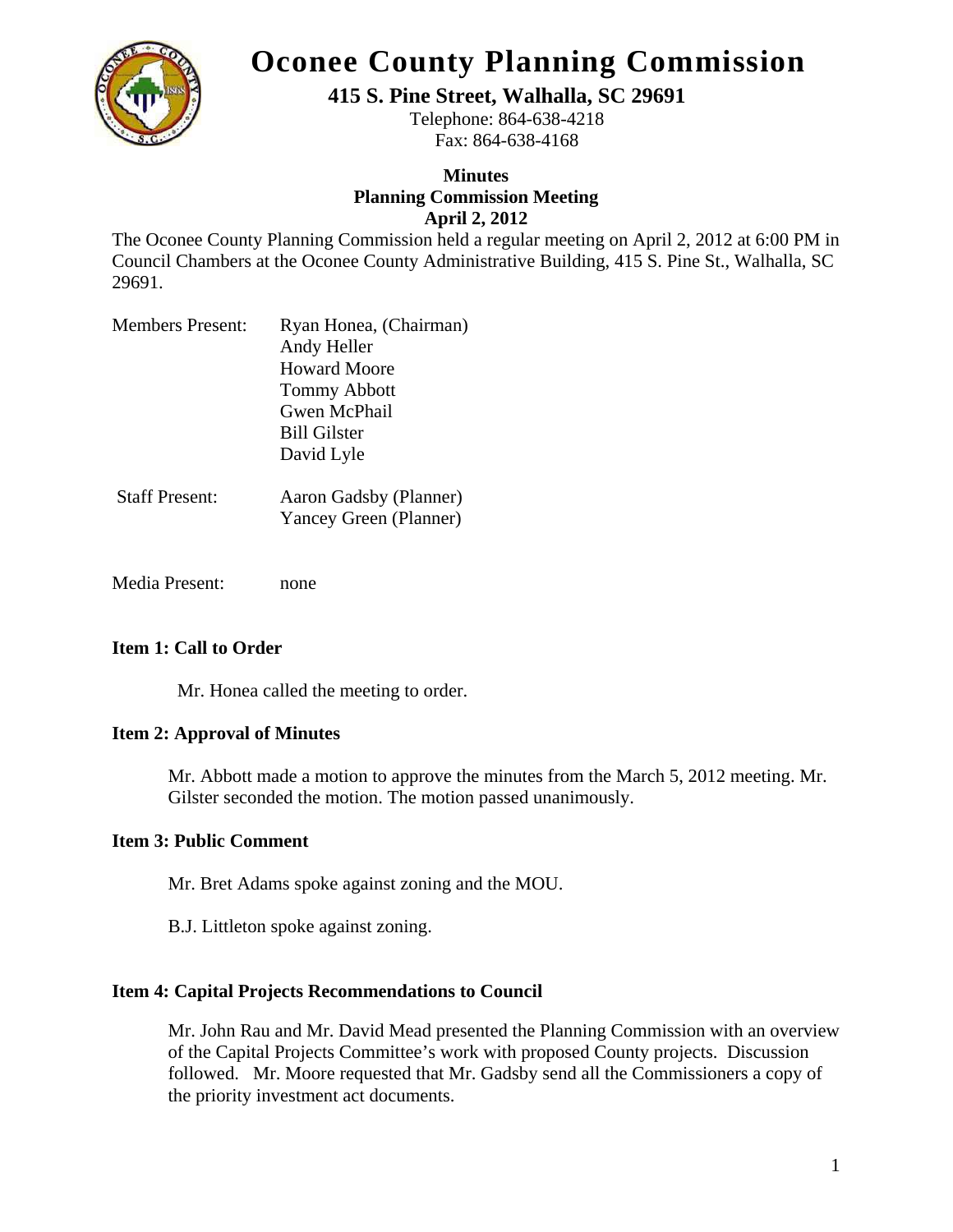The Commission began their review of the list or capital projects identified by the Capital Projects Committee. Mr. Moore asked Mr. Gadsby to confirm the date all this information needed to be received by Council according to County ordinances. Ms. McPhail made a motion to remove the Exit 3 Development & Construction from the Planning Commission's list. Mr. Moore seconded the motion. The motion passed unanimously. Mr. Abbott made a motion to remove the Shoot House for Firearms Training from the list. Mr. Gilster seconded the motion. The motion passed unanimously. Mr. Lyle made a motion to keep the High Falls, Rock Quarry, and Economic Development project listed in the "high category". Mr. Honea seconded the motion. The motion passed unanimously. Ms. McPhail made a motion to combine all the library upgrades into a single item, moving that item to the "medium" priority section with a total expenditure of 9.1 million for all upgrades. Mr. Abbott seconded the motion, the motion passed unanimously. The Commission continued discussion of projects. Mr. Gadsby stated that he would take all the information and create a priority list for the Planning Commission to finalize at their next meeting. The consensus of the Commission was to consider the finalized list.

#### **Item 5: Consideration of Ordinance 2012-12 (Biggerstaff Road Request)**

Mr. Mike Smith spoke as sponsor of the request and summarized his efforts to contact everyone in the area and the reasons why they felt the area should be rezoned. Mr. Smith supports rezoning the area as either Lake Residential or Residential.

Ms. Ann McAlister spoke regarding her parcel and asked that it be zoned into the Traditional Rural District, as the rest of her property was rezoned as such as part of a previous rezoning.

Mr. Bob Skip spoke regarding the time and effort he put into gathering petitions and stated that the zoning ordinance is not as restrictive as some people make it out to be. Mr. Skip supports zoning the area as Residential.

Mr. Larry Brandt spoke on behalf of the Lutheran Church, and stated that the church wanted to ensure the property could be used for a retreat center or anything else the Church may deem fit to fulfill their mission.

Chairman Honea asked Mr. Gadsby to send the Commission a map showing the named subdivisions in the area.

Staff presented the details of the request, including all public comment received to date, and showed the Commission two maps for their consideration. The Commission discussed the request.

Chairman Honea stated that the Commission would consider all of the public input and the staff presentation, and take the matter up at their next business meeting.

#### **Item 6: Consideration of Ordinance 2012-04 (Watson Request)**

The Planning Commission reviewed amendments made by Council to ordinance 2012- 04. At the direction of Council, the Commission also reviewed additional input received and made recommendations regarding those areas surrounded by the current request.